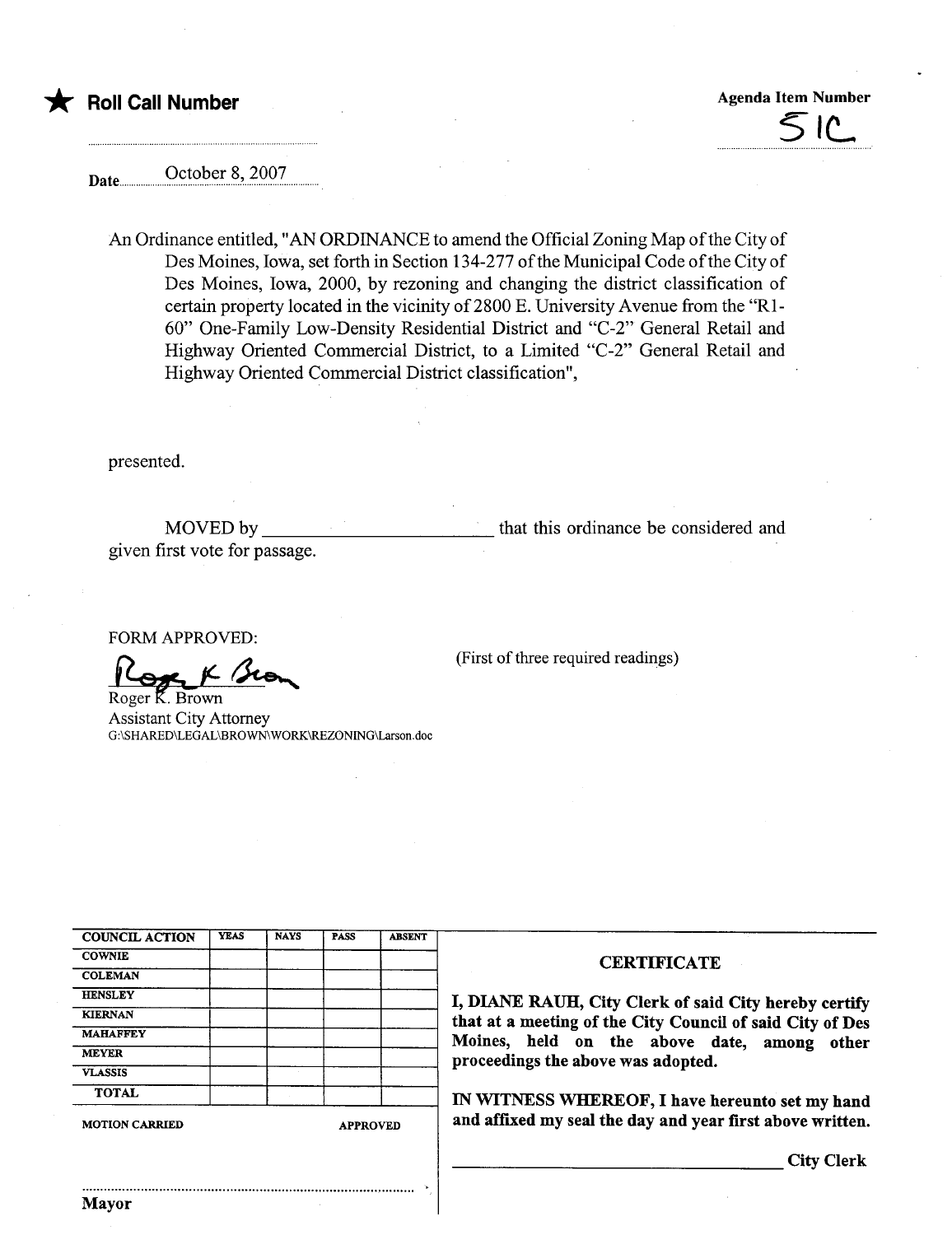### ORDINANCE NO.

AN ORDINANCE to amend the Official Zoning Map of the City of Des Moines, Iowa, set forth in Section 134-277 of the Municipal Code of the City of Des Moines, Iowa, 2000, by rezoning and changing the district classification of certain property located in the vicinty of 2800 E. University Avenue from the "Rl-60" One-Family Low-Density Residential District and "C-2" General Retail and Highway Oriented Commercial District, to a Limited "C-2" General Retail and Highway Oriented Commercial District classification.

Be It Ordained by the City Council of the City of Des Moines, Iowa:

Section 1. That the Official Zoning Map of the City of Des Moines, Iowa, set forth in

Section 134-277 of the Municipal Code of the City of Des Moines, Iowa, 2000, be and the same is

hereby amended by rezoning and changing the district classification of certain property located in the

vicinity of 2800 E. University Avenue, more fully described as follows, from the "Rl-60" One-

Family Low-Density Residential District and "C-2" General Retail and Highway Oriented

Commercial District, to a Limited "C-2" General Retail and Highway Oriented Commercial District

classification:

(Except an irregular piece beginning at the SW corner of Lot 9; thence East 29 feet; thence Northwesterly to a point 27 Feet North of the SW corner of Lot 11; thence South to the Point of Beginning) Lots 9, 10, 11 and 12, in Block 9, Fairview, an Official Plat, all now included in and forming a part of the City of Des Moines, Polk County, Iowa (hereinafter referred to as the "Property").

Sec. 2. That this ordinance and the zoning granted by the terms hereof are subject to the following imposed additional conditions which have been agreed to and accepted by execution of an Acceptance of Rezoning Ordinance by all owners of said property and are binding upon the owners and their successors, heirs, and assigns as follows:

- A. The following uses of structures and land shall be prohibited upon the Property:
	- 1) Adult entertainment businesses;
	- 2) Tavern and/or nightclub;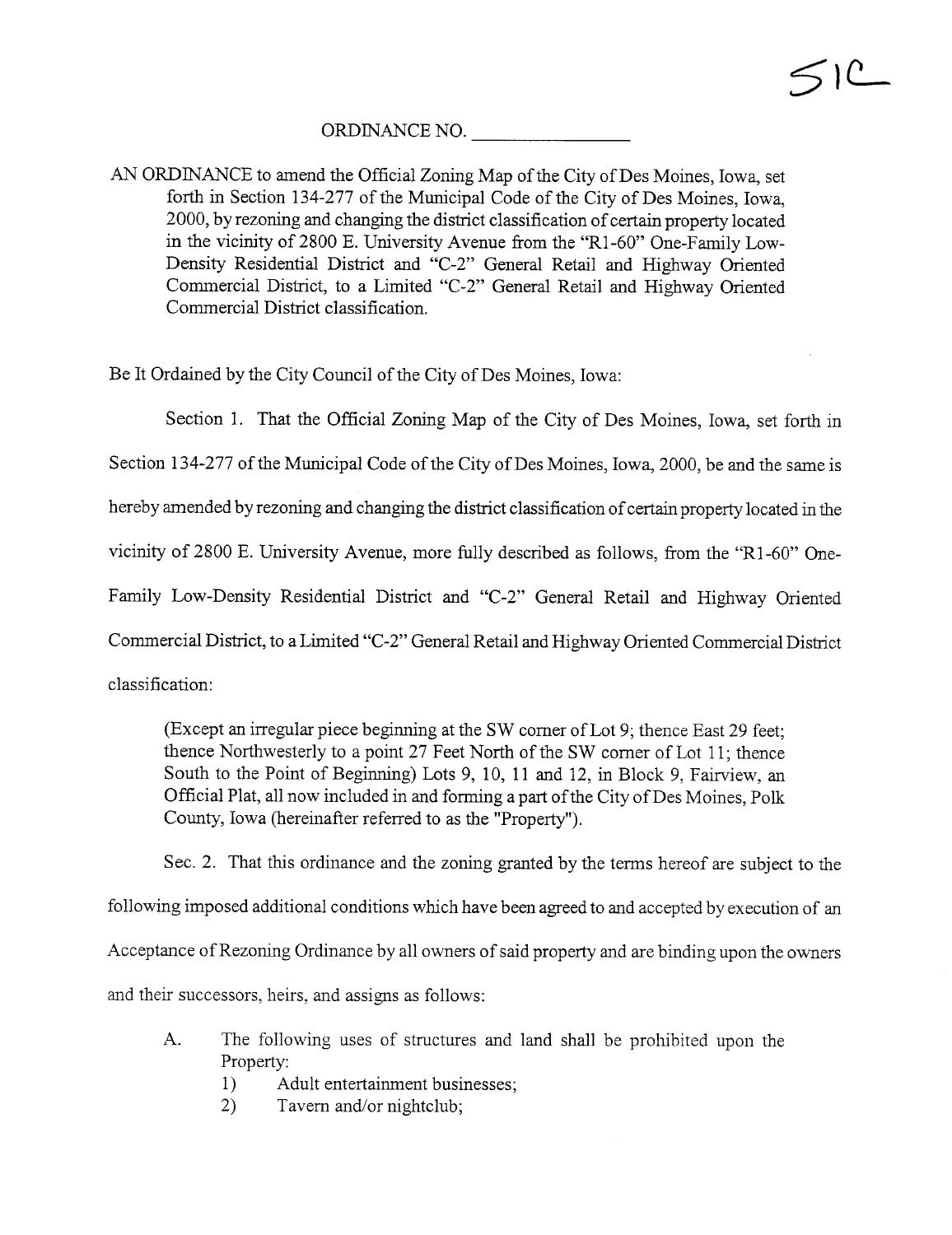- 3) Off-premises advertising; and,
- 4) Sales and display of vehicles larger than scooters, mopeds, motorcycles, or ATVs.
- B. The north 50 feet of the Property shall not be used for any use except open space in conjunction with adjoining commercial use or a single-famly dwelling.
- C. Any outdoor display of scooter, mopeds, motorcycles, ATVs and simlar small vehicles permitted upon the Property shall be in conformance with a Site Plan approved under the adopted procedures and design guidelines for a vehicle display lot.

Sec. 3. This ordinance shall be in full force and effect from and after its passage and

publication as provided by law.

Sec. 4. The City Clerk is hereby authorized and directed to cause a certified copy of the

Acceptance of Rezoning Ordinance, this ordinance, a vicinity map, and proof of publication of this

ordinance, to be properly filed in the office of the Polk County Recorder.

FORM APPROVED:<br>Roger K. Brown

Assistant City Attorney G:\SHARED\LEGAL\BROWN\WORK\REZONING\Larson.doc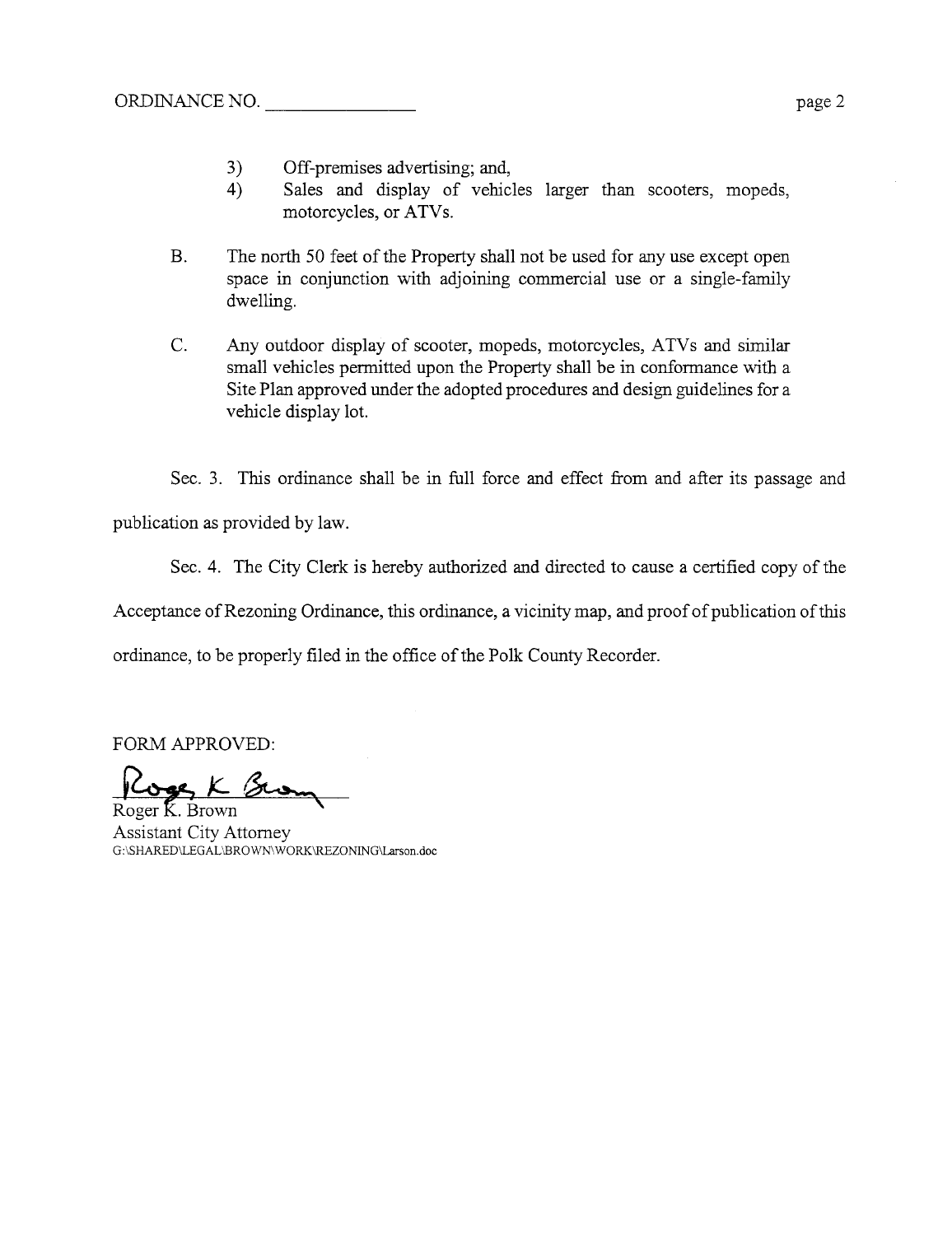| Request from Wayne Larson (lessee) to rezone property located at 2800 East |                                                                                 |                                                                                                                                                                                                                                                     |          |          |              |                      | File # |              |  |   |
|----------------------------------------------------------------------------|---------------------------------------------------------------------------------|-----------------------------------------------------------------------------------------------------------------------------------------------------------------------------------------------------------------------------------------------------|----------|----------|--------------|----------------------|--------|--------------|--|---|
|                                                                            | University Avenue. The subject property is owned by J.S. Baker Properties, LLC. |                                                                                                                                                                                                                                                     |          |          |              | ZON2007-00131        |        |              |  |   |
| Description<br>of Action                                                   |                                                                                 | Rezone property from "R1-60" One-Family Low-Density Residential District to a Limited "C-<br>2" General Retail and Highway-Oriented Commercial District to allow use for a vehicle<br>display lot for ATVs, mopeds, scooters, and related vehicles. |          |          |              |                      |        |              |  |   |
| 2020 Community<br><b>Character Plan</b>                                    |                                                                                 | Low-Density Residential & Commercial: Auto-Oriented Small-Scale Strip<br>Development.                                                                                                                                                               |          |          |              |                      |        |              |  |   |
| Horizon 2025<br><b>Transportation Plan</b>                                 |                                                                                 | No Planned Improvements.                                                                                                                                                                                                                            |          |          |              |                      |        |              |  |   |
| <b>Current Zoning District</b>                                             |                                                                                 | "R1-60" One-Family Low-Density Residential District & "C-2" General Retail<br>and Highway-Oriented Commercial District.                                                                                                                             |          |          |              |                      |        |              |  |   |
| <b>Proposed Zoning District</b>                                            |                                                                                 | Limited "C-2" General Retail and Highway-Oriented Commercial District.                                                                                                                                                                              |          |          |              |                      |        |              |  |   |
| <b>Consent Card Responses</b>                                              |                                                                                 | In Favor                                                                                                                                                                                                                                            |          |          | Not in Favor | Undetermined         |        | % Opposition |  |   |
| Inside Area                                                                |                                                                                 |                                                                                                                                                                                                                                                     |          |          |              |                      |        |              |  |   |
| Outside Area                                                               |                                                                                 | 2                                                                                                                                                                                                                                                   |          |          | Ω            | O                    |        | $<$ 20%      |  |   |
| <b>Plan and Zoning</b><br><b>Commission Action</b>                         |                                                                                 |                                                                                                                                                                                                                                                     | Approval | $12 - 0$ |              | Required 6/7 Vote of |        | <b>Yes</b>   |  |   |
|                                                                            |                                                                                 | Denial                                                                                                                                                                                                                                              |          |          |              | the City Council     |        | No           |  | x |

# Wayne Larsen - 2800 E University Avenue

## ZON2007-00131

 $51C$ 

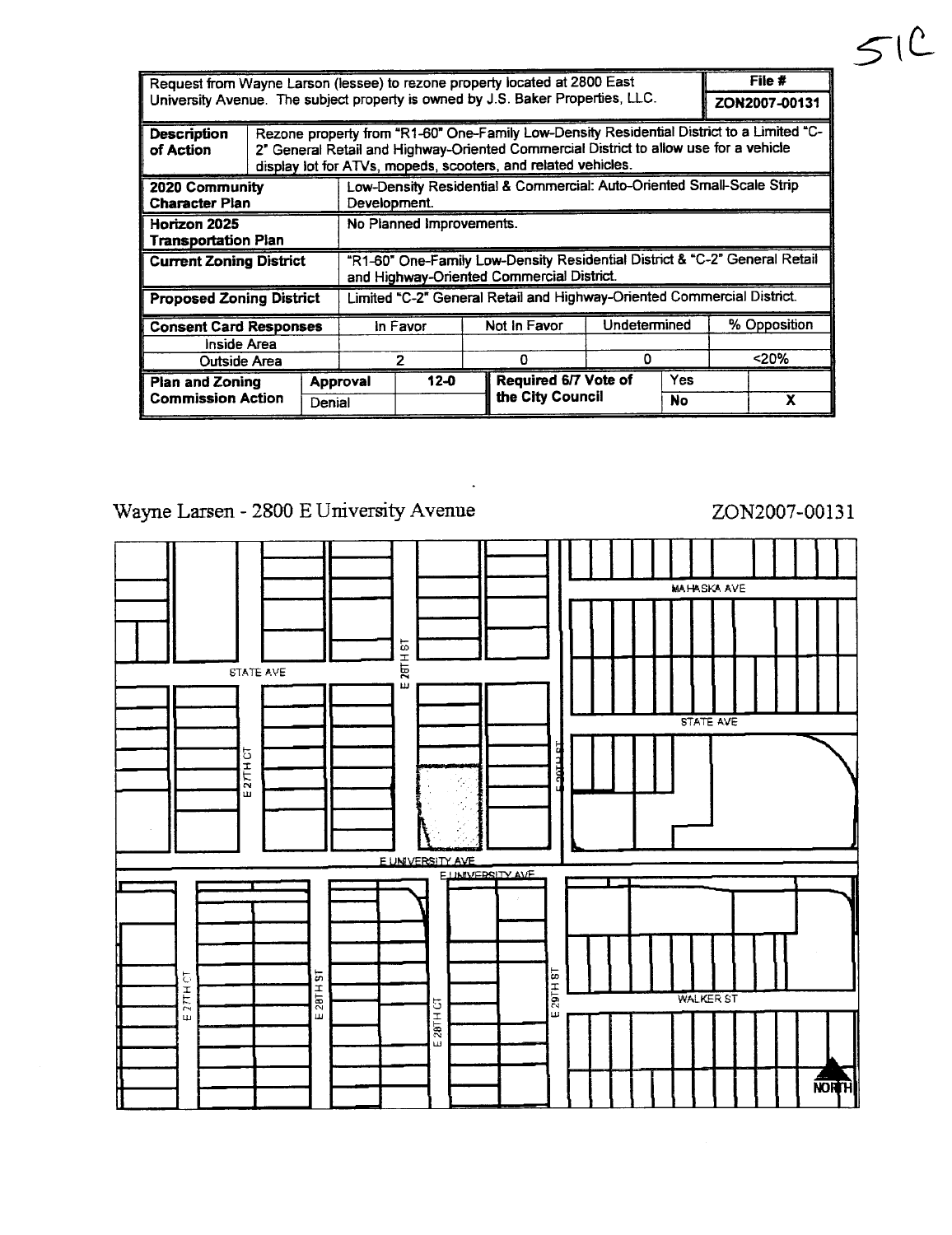| Prepared by:       | Roger K. Brown, Assistant City Attorney, 400 Robert Ray Dr., Des Moines, IA 50309<br>515/283-4541 |
|--------------------|---------------------------------------------------------------------------------------------------|
| Return Address:    | City Clerk - City Hall, 400 Robert Ray Dr., Des Moines, IA 50309                                  |
| Taxpayer:          | No change                                                                                         |
| Title of Document: | Acceptance of Rezoning Ordinance                                                                  |
| Grantor's Name:    | J. S. Baker Properties, L.L.C.                                                                    |
| Grantee's Name:    | City of Des Moines, Iowa                                                                          |
| Legal Description: |                                                                                                   |
|                    | (Except an irregular piece beginning at the SW corner of Lot 9; thence East 29 feet;              |
|                    | thence Northwesterly to a point 27 Feet North of the SW corner of Lot 11; thence                  |
|                    | South to the Point of Beginning) Lots 9, 10, 11 and 12, in Block 9, Fairview, an                  |
|                    |                                                                                                   |

 $SC$ 

Official Plat, all now included in and forming a part of the City of Des Moines, Polk County, Iowa (hereinafter referred to as the "Property").

## ACCEPTANCE OF REZONING ORDINANCE

The undersigned hereby states, warants and agrees as follows:

 $\sqrt{2}$ 

1. That J. S. Baker Properties, L.L.C., an Iowa limited liability company, is the sole owners of the Property in the vicinity of 2800 E. University Avenue, more specifically described above.

2. That in the event the City of Des Moines, Iowa, acts to rezone the Property from the "R1-60" One-Family Low-Density Residential District and "C-2" General Retail and Highway Oriented Commercial District, to a Limited "C-2" General Retail and Highway Oriented Commercial District classification, we agree and accept on behalf of the owners to the imposition of the following conditions to run with the land and be binding upon all successors, heirs and assigns as part of the ordinance so rezoning the Property:

- A. The following uses of structures and land shall be prohibited upon the Property:
	- 1) Adult entertainment businesses;
	- 2) Tavern and/or nightclub;